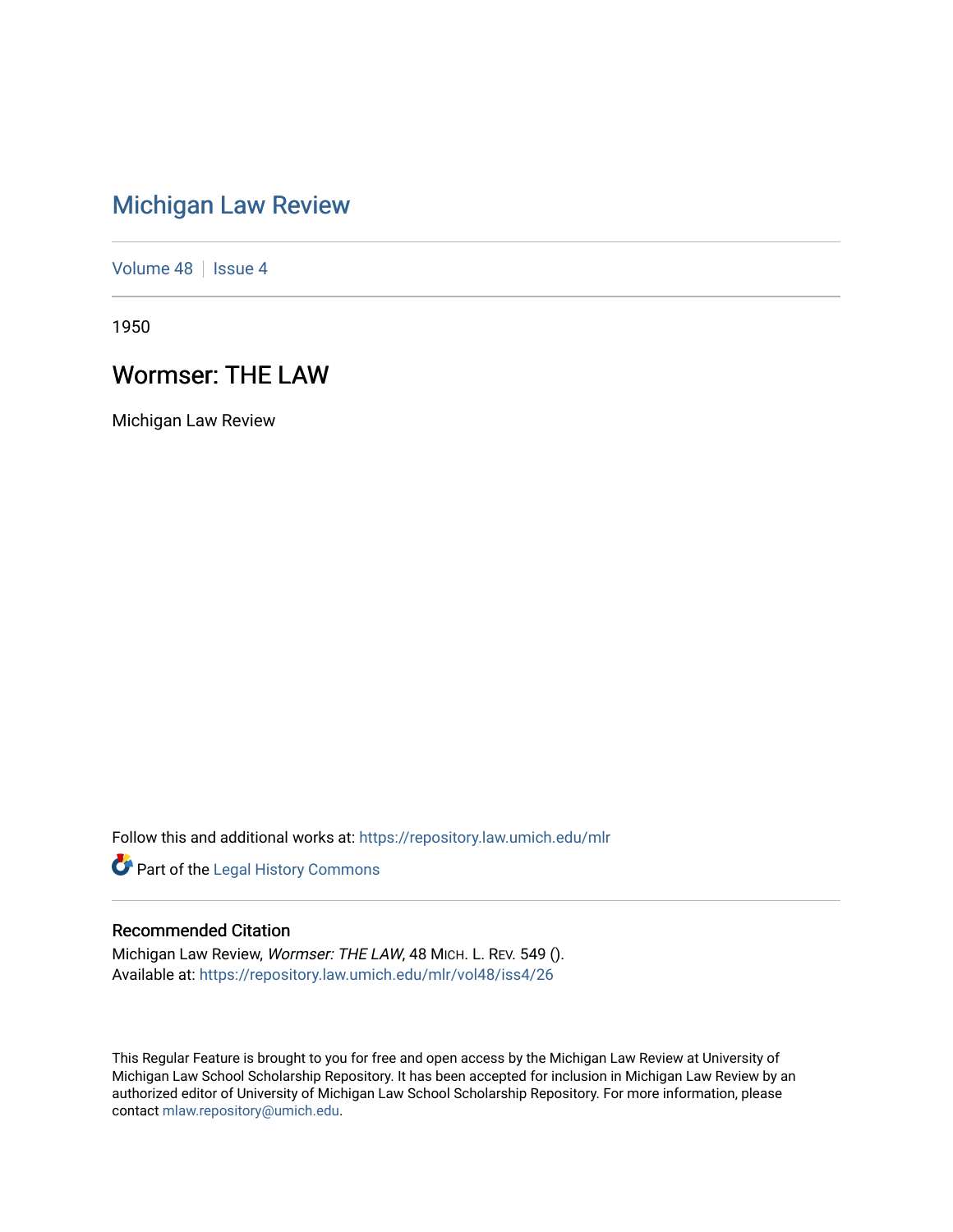THE LAw. By *Rene* A. *Worniser.* New York: Simon and Schuster. 1949. Pp. 609. \$5.

The present American legal system did not begin its growth in Philadelphia in 1789, nor at Hastings Field in 1066, but began with the laws of the early Hebraic and Germanic tribes, and has grown through several civilizations, the interplay of one upon another forming the kaleidoscopic structure that is our legal background. This is the theme developed by the author in the first half of his book, in which he discusses the earlier civilizations that have contributed in some important way to our legal system. By giving a brief picture of the times, of the legal structure, and of the works of the most influential men, Mr. Wormser sets the stage for the later discussion of the English and American legal systems. An example is the development of the theory of "natural law" by Aristotle, who distinguished between "natural law" and "man-made law." This distinction was carried